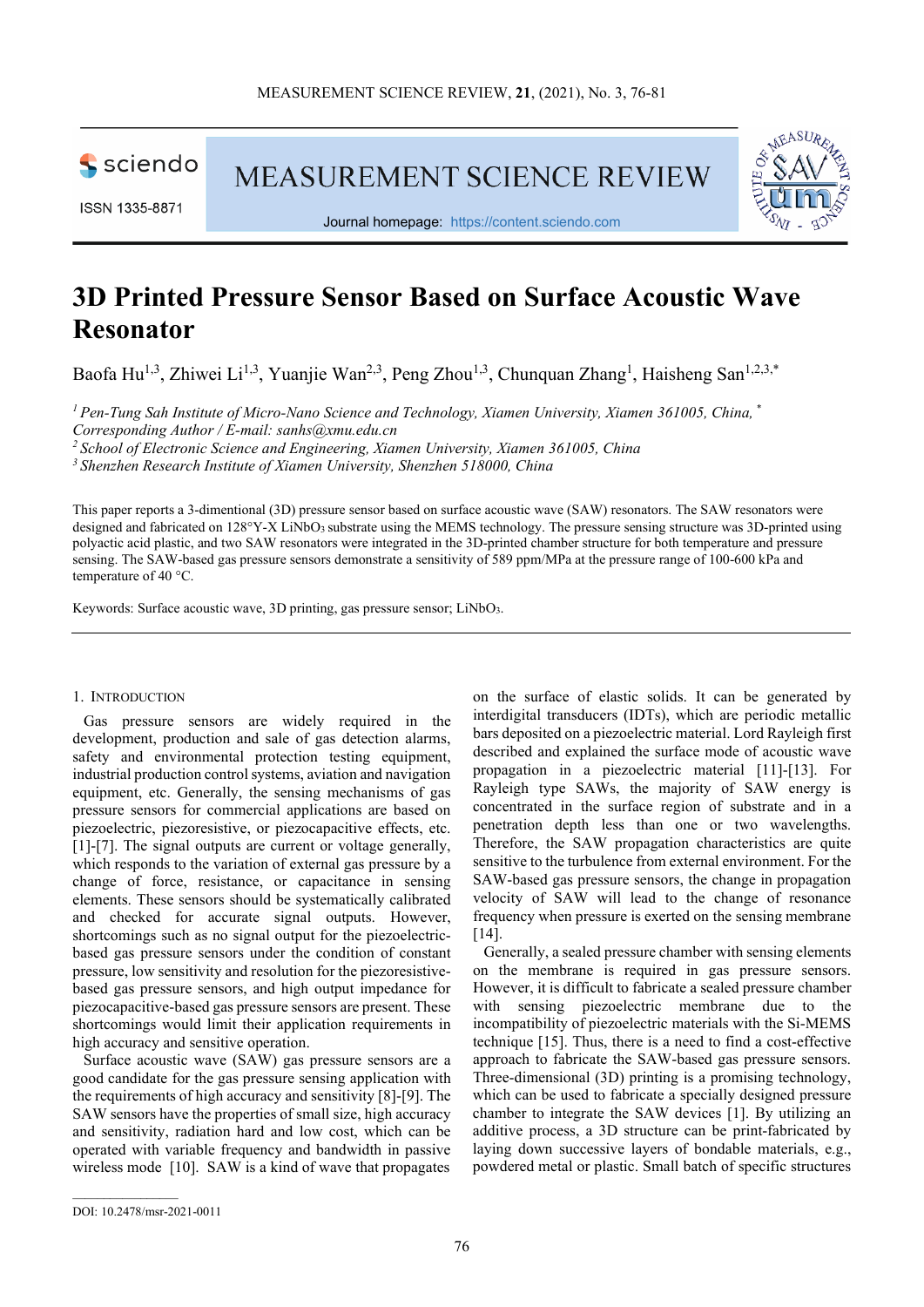can be print-fabricated with lower cost and faster time. Combining 3D printing pressure sensitive structure and SAW resonators, the pressure sensors can be tailored for specific purposes.

In this paper, a SAW resonator was designed and fabricated on 128°Y-X LiNbO<sub>3</sub> substrate using the MEMS technology. The structure of the pressure sensing chamber was designed using the finite element method for simulating the dependence of resonance frequency on pressure. The pressure chamber structure was 3D-printed using polyactic acid plastic, and two SAW resonators were integrated in the 3D printed chamber structure for both temperature and pressure sensing. The SAW-based gas pressure sensors demonstrate high sensitivity at wide pressure range of 100-600 kPa.

#### 2. DESIGN & EXPERIMENT

Lithium niobate  $(LiNbO<sub>3</sub>)$  is a single crystal piezoelectric material that has been widely used in SAW devices due to its higher electromechanical coupling coefficient, low attenuation and moderate temperature coefficient. In this work, the 128°Y-X LiNbO<sub>3</sub> was used as the piezoelectric substrate, and the single-port SAW resonator was fabricated on the substrate. Fig.1.a) shows the schematic structure of the designed single-port SAW resonator. An IDT consists of a series of interleaved electrodes made of a metal film deposited on a piezoelectric substrate, and a pair of grating reflectors are arranged on both sides of the IDT [16]. The excited resonant wavelength  $\lambda$  is determined by IDT period spacing  $p_i$  and acoustic velocity  $\nu$ . The resonant frequency  $f$ of the SAW resonator can be expressed as:

$$
f = \frac{v}{\lambda} = \frac{v}{p_i} \tag{1}
$$

As pressure is exerted on the back surface of the SAW resonator, a convex deformation is generated in the piezoelectric substrate, thereby leading to a tensile strain at the surface of the piezoelectric substrate with IDT electrodes. The deformation causes two effects on resonance frequency of the SAW resonator. Firstly, nonlinear deformation due to the pressure overload will affect the stiffness coefficient and elastic modulus of the piezoelectric material, thereby resulting in the variation of wave velocity of the SAW propagation [17]. Secondly, the deformation leads to the variation of width between IDT fingers, which further affect the period of the IDT, as shown in Fig.1.b). The combination of the above two influence factors enables the variation of resonant frequency of the SAW resonator, which can be expressed by the following differential equation [18]:

$$
df = \frac{dv}{p_i} - \frac{v}{p_i^2} dp_i \tag{2}
$$

For a linear deformation, the strain has little effect on the phase velocity of the SAW, and thus the phase velocity  $dv$ can be neglected, so the frequency variation can be simplified as

$$
df \approx -\frac{v}{p_i^2} dp_i \tag{3}
$$

where  $dp_i/p_i$  represents strain *S*, so the formula (3) can be expressed as

$$
df \approx -fS \tag{4}
$$

It can be seen from equation (4) that the frequency offset is equal to *S*.



Fig.1. a) Schematic structure of the single-port SAW resonator; b) the pressure-generated convex deformation and its influence on the period of the IDT.



Fig.2. Schematic structure and size parameter of SAW resonator.

Fig.2. shows the schematic structure and size parameter of the SAW resonator. The design parameters of SAW resonator based on 128°Y-X LiNbO<sub>3</sub> substrates are presented in Table 1., which were optimized by finite element simulation and COM (coupling-of-modes) calculation [19], [20]. The width of IDT and the grating reflector were determined to be  $2 \mu m$ , corresponding to an IDT period of  $8 \mu m$  for a resonation frequency around 500 MHz. Based on the tradeoff consideration of device size and quality factor Q, there are 50 pairs of IDTs and 100 pairs of grating reflectors with an IDT aperture of 80  $\lambda$  [21]. For good conductivity and low mass loading, a 100 nm thick Al was designed to fabricate IDTs and reflectors [22]. The distance between IDT and reflector was adjusted to 16 µm so that the peak of IDT conductance lies in the center of the stop-band of reflectors [20].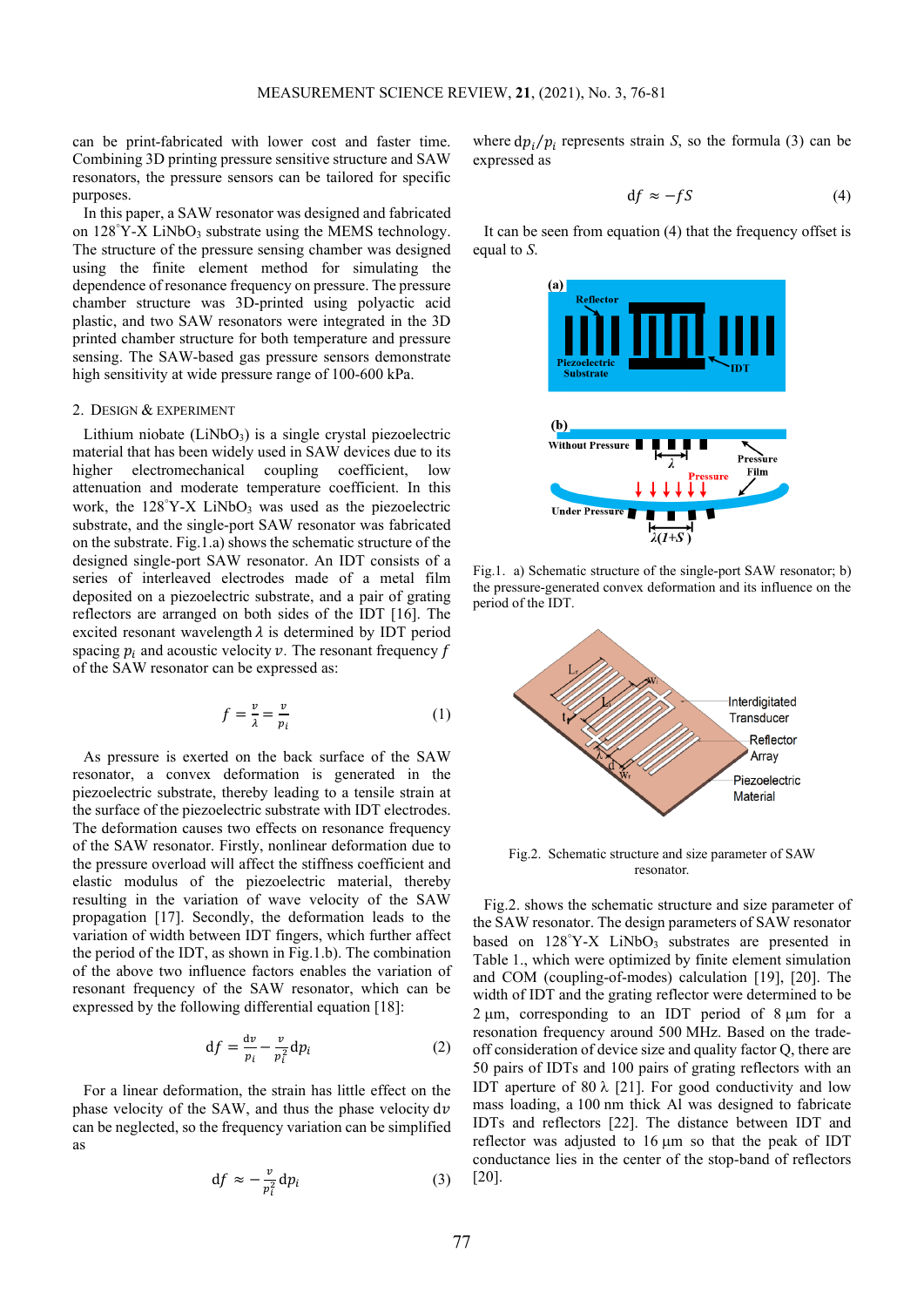| Parameter                             | Symbol | value            |
|---------------------------------------|--------|------------------|
| Bar-width of IDT                      | $W_i$  | $2 \mu m$        |
| Bar-width of reflector                | $W_r$  | 2 µm             |
| Period of IDT                         | $P_i$  | 8 µm             |
| Length of IDT<br>aperture             | $L_i$  | $800 \mu m$      |
| Length of reflector                   | $L_r$  | $800 \mu m$      |
| Pairs of IDT                          | $N_i$  | 50               |
| Bar number of<br>reflector            | $N_r$  | 100              |
| Distance between IDT<br>and reflector | d      | $16 \mu m$       |
| Metallization of<br>IDT/reflectron    | η      | 50%              |
| Thickness of<br>electrode/reflector   | t      | $100 \text{ nm}$ |

Table 1. Design parameters of SAW resonator.

Generally, the center frequency of the SAW device will vary with the change of temperature, and the extent of frequency offset will be affected by the temperature coefficient of piezoelectric materials [23]. Therefore, it is necessary to compensate the temperature-induced frequency offset by a differential system, in which two matched SAWbased sensors are used back-to-back to provide compensation for ambient temperature changes. One SAW-based sensor is sensitive to the pressure and temperature and the other is a reference sensor only sensitive to the temperature. By a subtraction for the two frequency shift, the temperature effect can be cancelled out. Therefore, two chambers are required when designing the package structure, one chamber is the

pressure chamber and the other is the reference chamber for temperature calibration. Two chambers have the same cavity size but different membrane thickness. Two SAW resonators are arranged in the center position of the membrane and are sealed in two different cavities, respectively. For the pressure sensing chamber, the membrane thickness is very thin so that a tensile strain is generated due to external gas pressure on the membrane, resulting in the frequency shift of the SAW resonator. By contrast, the thickness of membrane in the reference chamber is so large that the external pressure does not induce significant strain in the membrane and thus the frequency shift.

The sensing package structure comprises two parts, namely membrane part and cavity part, as shown in Fig.3., the upper membrane part consists of two different thicknesses of membrane structures, and lower cavity part consists of two identical chambers fabricated in a substrate. As shown in Fig.3.a), a 3D printer (JDM-3DP200) was used to fabricate the two parts using the fused deposition modeling (FDM) technique. Finally, the two parts were adjoined together using glue. The JDM-3DP200 printer is suitable for printing polyactic acid plastic, which is a thermoplastic aliphatic polyester organic material with good mechanical and processing properties. More importantly, the polyactic acid plastic is an environmentally friendly and commercially available material, which can be rapidly degraded by hydrolysis, pyrolysis or natural degradation. For a good adhesion between the SAW resonator and a polyactic acid plastic membrane, ethyl cyanoacrylate (ECA) is used as adhesive material due to its high cohesive strength and low viscosity.

The size of SAW resonator is  $3 \text{ mm} \times 2 \text{ mm} \times 0.5 \text{ mm}$ (length  $\times$  width  $\times$  depth), and the cavity size is designed to be 6 mm  $\times$  4 mm  $\times$  2 mm, and the thickness of the side wall of the chambers is set to 2 mm, as shown in Fig.3.b). The size of the membrane part is 21 mm  $\times$  10 mm  $\times$  0.5 mm (length  $\times$ width  $\times$  height), and the thicknesses of the pressure sensing membrane and the reference membrane are 0.5 mm and 1.5 mm, respectively.



Fig.3. 3D printer (JDM-3DP200) a); sample of 3D-printed structure parts b); schematic of package structure c); deformation map of LiNbO<sub>3</sub> substrate and its dependence of deformation on position d).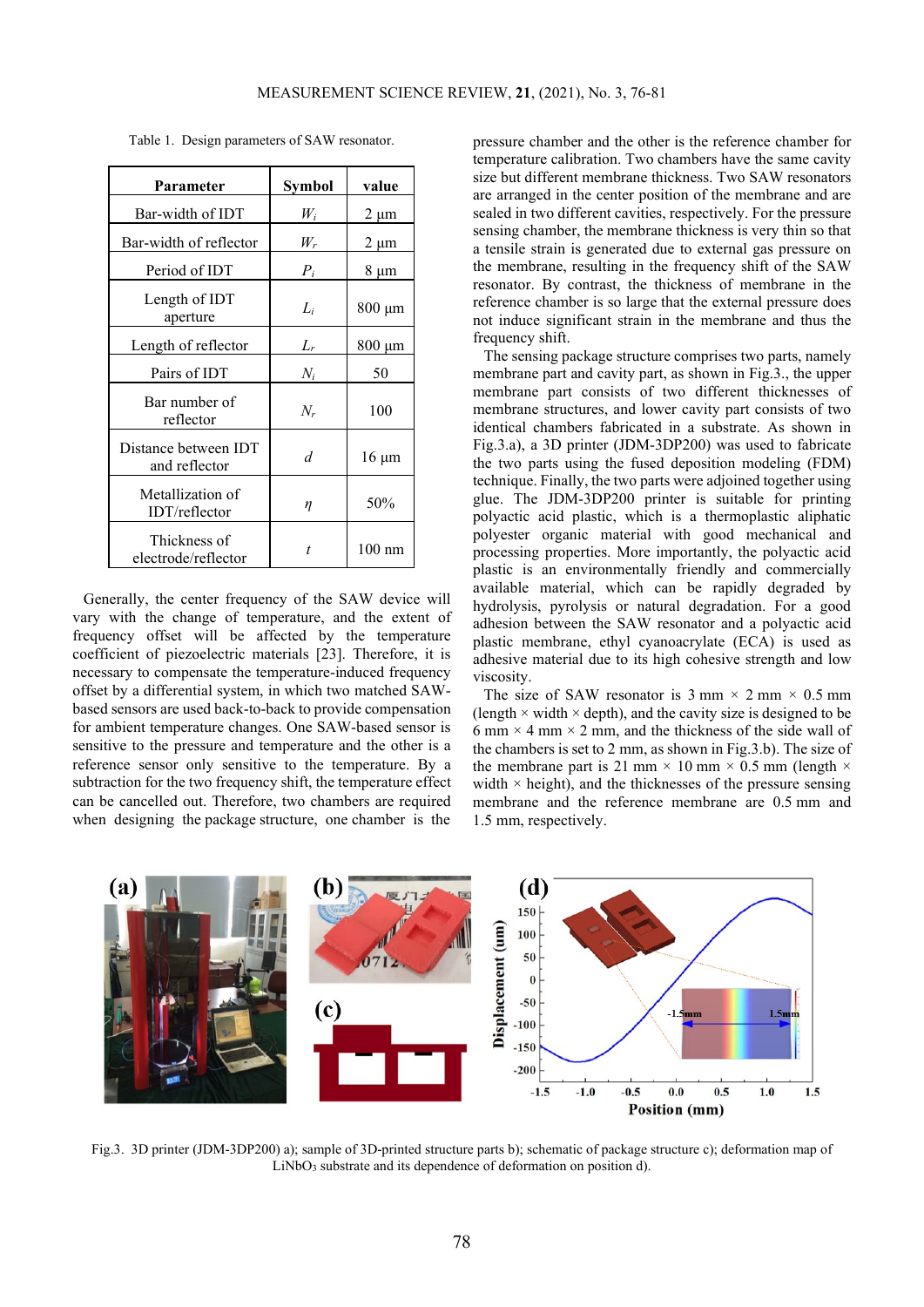

Fig.4. Electrical connection between the SAW resonator and the microstrip line using wire bonding a); microstructure images of SAW resonator and IDT by optical microscope b) and scanning electron microscope c).



Fig.5. Schematic diagram of PMV a); SAW-based pressure sensor connected to the cover of PMV through the coaxial lines and SMA connectors b), pressure measuring system c).

To gain insight into the effect of gas pressure on the SAW resonator attached to the polyactic acid plastic film, COMSOL software is used to analyze the deformation of piezoelectric substrate of the SAW resonator when a gas exerts pressure on the polyactic acid plastic film. It is assumed that the SAW resonators are rigidly attached to the polyactic acid plastic film. Fig.3.d) shows the tensile deformation map on the surface of the  $LiNbO<sub>3</sub>$  substrate with IDT, and the dependence of deformation displacement on position. From the simulation results of the deformation map, the strain can be calculated and the frequency shift can be further estimated. According to the design parameters of the pressure chamber structure, the strain on the  $LiNbO<sub>3</sub>$ substrate surface is approximately  $0.5725 \times 10^{-4}$  per 100 kPa. According to equation (4) and the simulation results, the frequency sensitivity of the SAW pressure sensor can be estimated as 572.5 ppm/MPa.

In order to build an electrical connection between the SAW resonator sealed in chamber and external small A type (SMA) connector, it is necessary to use a metal film material to form microstrip waveguide lines. In this work, an adhesive-backed copper foil was used to form the microstrip lines due to its low cost and high conductivity. The SAW resonator and the microstrip line were connected using wire bonding technique, as shown in Fig.4.a). The microstrip lines were led out of the

interior of the chamber, and the buried microstrip lines in adhesive region did not result in any damage of the sealing structure. Fig.4.b) and Fig.4.c) show the microstructure images of SAW resonator and IDT by optical microscope and scanning electron microscope, respectively. Finally, the SAW-based pressure sensor was completed by structure adhesive packaging in nitrogen atmosphere, and the SMA connectors were soldered to the exposed microstrip lines.

Fig.5.a) shows the schematic diagram of a pressure measuring vessel (PMV). Two radio frequency SMA adapters are fixed in the upper cover of the PMV. An air intake and an air vent are arranged on two side of the PMV, and a high-precision pressure gauge is fixed in the vent pipe for detecting the real-time pressure value. To measure the gas pressure under different temperatures, the PMV is placed in an oven to provide a controlled temperature environment. A thermocouple probe is placed in the PMV to calibrate the temperature. Fig.5.b) shows the packaged SAW-based pressure sensor connected to the SMA connectors in the cover of the PMV through the coaxial lines. Fig.5.c) displays the photo of the measuring system. The sensing signals are measured by a network analyzer. A 20 MPa high-pressure nitrogen gas cylinder is used as a pressure source, and a pressure reducing valve is used to control the maximum of gas pressure for the PMV.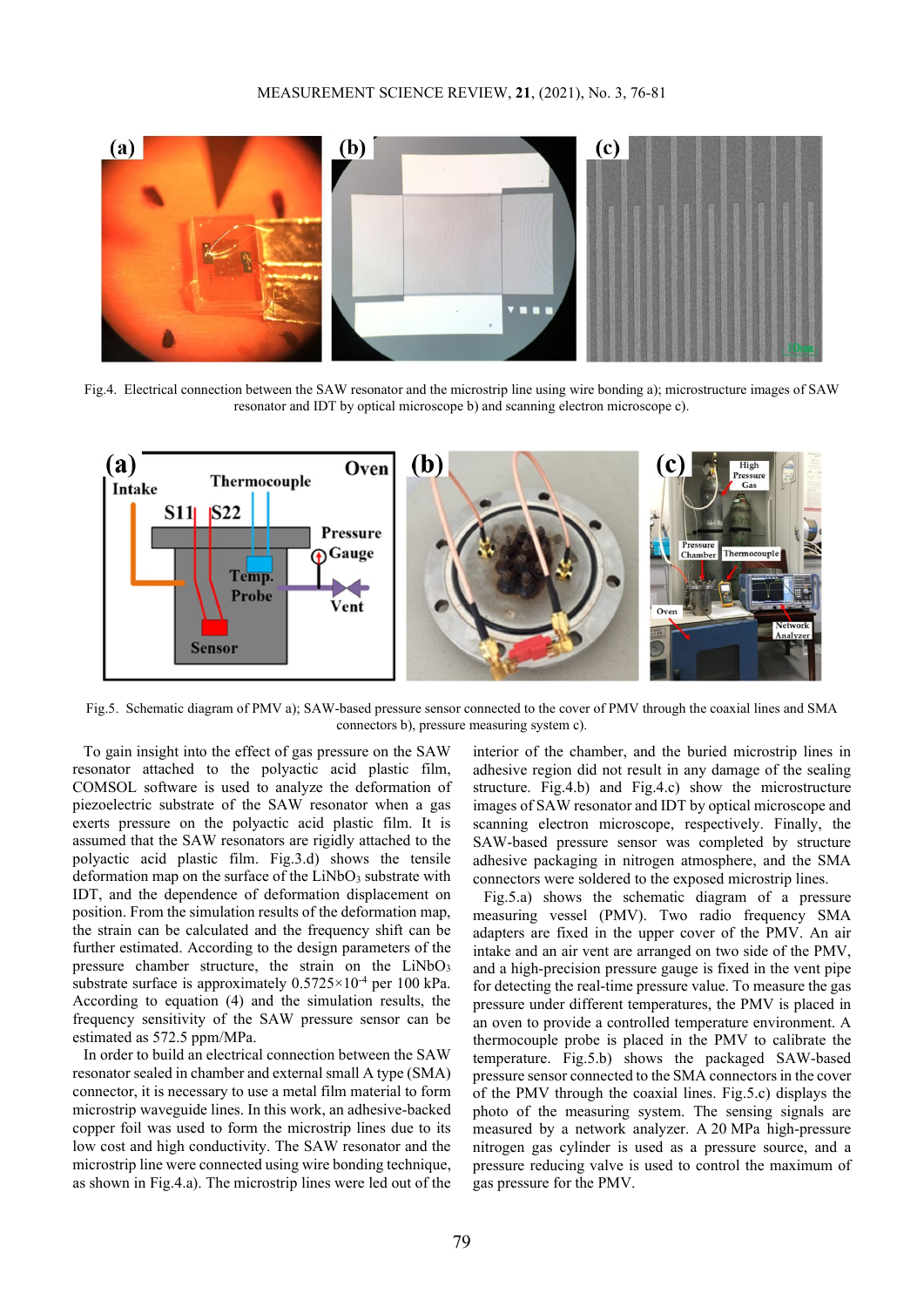#### 3. RESULTS & DISCUSSION

For a single-port SAW resonator, the  $S_{11}$  signal is used to characterize the device performance. Generally, the maximum energy conversion from electrical energy to mechanical energy occurs at the resonant frequency point of the SAW resonators. Once working frequency deviated from the resonant frequency of the device, the electrical signal cannot be converted into the mechanical energy of the piezoelectric material due to the impedance mismatch, resulting in a small signal output of return loss. Fig.6.a) shows the resonance peaks of the SAW resonators in pressure sensor chamber and reference chamber, respectively. It can be seen that two SAW resonators have the same resonance frequency of about 495 MHz.



Fig.6. Return loss of pressure and reference SAW resonator sensors at 100 kPa a) and the response of the frequency vs. pressure at different temperatures b).

The SAW-based pressure sensors were measured with temperature range from 20  $\degree$ C to 40  $\degree$ C, and pressure range from 100 to 600 kPa, as shown in Fig.6.b). When temperature increases from 20 °C to 40 °C, the resonant frequency decreases from 495.994 MHz to 494.970 MHz, the temperature coefficient is 103.434 ppm/°C. At 20 °C, 30 °C, and 40 °C, the frequency shifts of sensor under 500 kPa pressure change are -0.1158 MHz, -0.1308 MHz, and - 0.1458 MHz, respectively. The sensitivities of pressure sensor are 467 ppm/MPa, 528 ppm/MPa, and 589 ppm/MPa, respectively. These results are in line with the sensitivity calculated by the previous simulation. Experimental results show that the resonant frequency decreases with the increase of temperature or pressure, which should be attributed to both temperature and stress dependent SAW properties. Furthermore, the reference SAW-based sensor has no frequency response when the external gas pressure varies, which means the pressure sensor can be calibrated by temperature compensation of reference sensor. In order to achieve a wider temperature range of application, 3D printing materials with high temperature resistance can be used, such as acrylonitrile butadiene styrene (ABS), ceramics, metals, etc. Meanwhile, 3D printing equipment with better performance is also required [24].

#### 4. CONCLUSION

In this paper, we report an integrated pressure sensor based on 3D printed chamber and two highly sensitive SAW resonators. The structure of the pressure sensing chamber was designed using the finite element method for simulating the dependence of resonance frequency on pressure, and the 3D printing technique was used to fabricate the pressure sensing structure using polyactic acid plastic. The SAW resonators were designed and fabricated on  $128^{\circ}$ Y-X LiNbO<sub>3</sub> substrate using the MEMS technology, and two SAW resonators were integrated in the 3D-printed chamber structure for both temperature and pressure sensing. The frequency shift of 20 °C to 40 °C is -1.024 MHz, so the temperature coefficient is 103.434 ppm/°C. The maximum frequency shift for the full pressure range of 500 kPa is -0.1458 MHz at 40 °C, and the sensitivity is 589 ppm/MPa. It is expected that the 3D printed pressure sensors can be used for specific purposes with some special requirements in pressure range, low-cost, and fast fabrication.

### ACKNOWLEDGMENT

This work was supported by the following programs: the National Natural Science Foundation of China (Grant No. 61574117) and the Natural Science Foundation of Guangdong Province (Grant No. 2018B030311002).

## **REFERENCES**

- [1] Faller, L.M., Granig, W., Krivec, M., Abram, A., Zangl, H. (2018). Rapid prototyping of force/pressure sensors using 3D- and inkjet-printing. *Journal of Micromechanics and Microengineering*, 28, 104002.
- [2] Davidovikj, D., Scheepers, P.H., van der Zant, H.S.J., Steeneken, P.G. (2017). Static capacitive pressure sensing using a single graphene drum. *ACS Applied Materials & Interfaces*, 9 (49), 43205-43210.
- [3] San, H., Song, Z., Wang, X., Zhao, Y. (2012). Piezoresistive pressure sensors for harsh environments. *Optics and Precision Engineering*, 20 (3), 550-555.
- [4] Gajula, D.R., Jahangir, I., Koley, G. (2018). High temperature AlGaN/GaN membrane based pressure sensors. *Micromachines*, 9 (5), 207.
- [5] Shtyrkov, O.V., Yushkov, V.A. (2016). A dual absolute pressure measuring transducer. *Instruments and Experimental Techniques*, 59, 139-141.
- [6] Murawski, K. (2015). New vision sensor to measure gas pressure. *Measurement Science Review*, 15 (3), 132- 138.